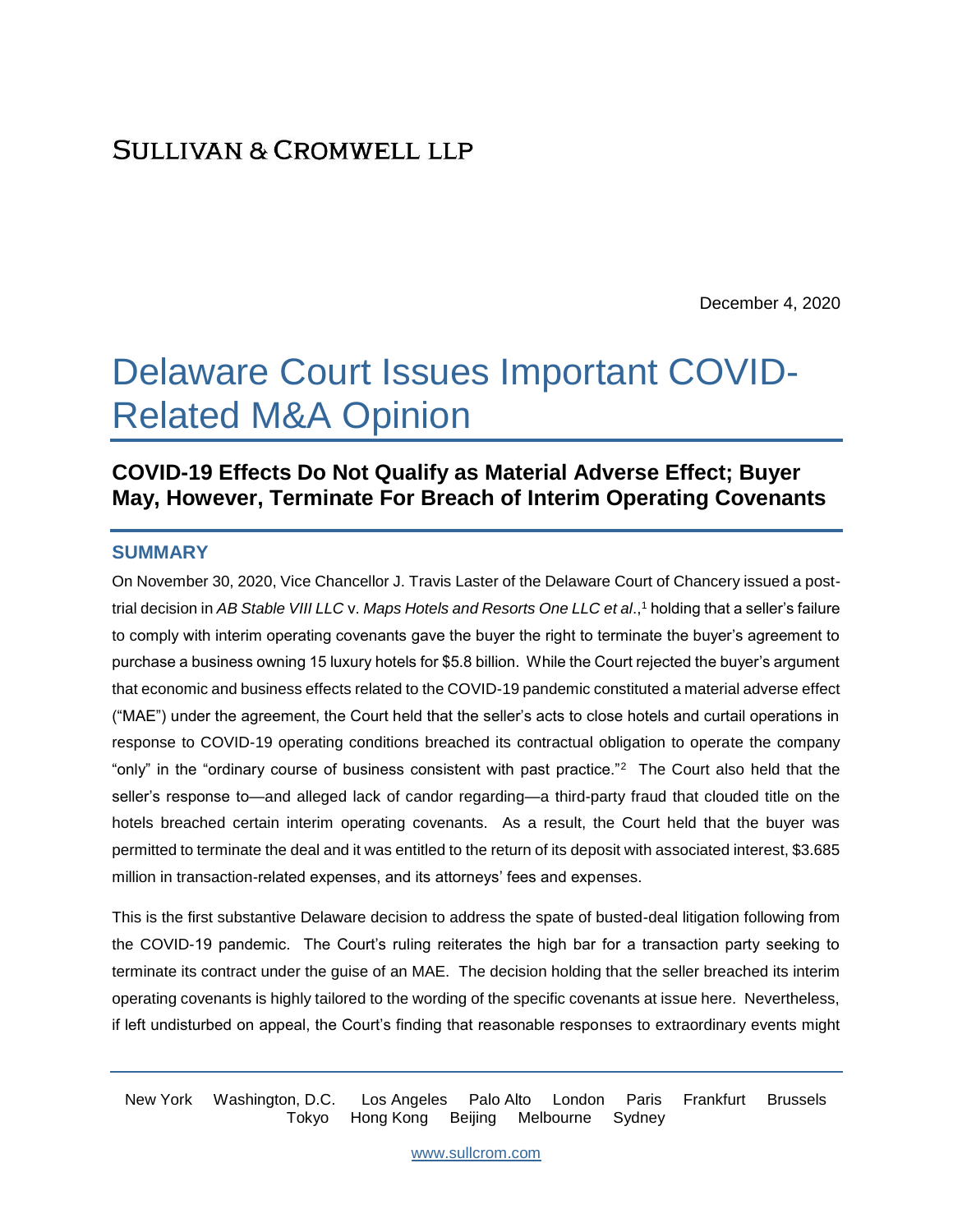be sufficient to breach a covenant requiring a company to operate in the ordinary course of business consistent with past practice may pose unexpected deal risks for companies impacted by extraordinary external events, such as COVID.

#### **BACKGROUND**

AB Stable VIII LLC ("Seller") is an indirect subsidiary of Dajia Insurance Group, Ltd., formerly Anbang Insurance Group, Ltd. ("Anbang"), and the owner of Strategic Hotels and Resorts LLC ("Strategic"), which owns and operates 15 luxury hotels in the United States. MAPS Hotel and Resorts One LLC ("Buyer") is an affiliate of Mirae Asset Financial Group, a financial services conglomerate based in Korea with over \$400 billion in assets under management. Under a Purchase Agreement dated September 10, 2019 (the "Purchase Agreement"), Buyer agreed to purchase Strategic from Seller for \$5.8 billion.

Between signing and closing, COVID-19 hit the hotel industry hard. Seller responded to the pandemic by instituting what the Court described as "extraordinary" changes to its business practices, including closing two of its hotels entirely, severely limiting operations at the rest, and laying off or furloughing 5,200 employees.<sup>3</sup> As the effects of the pandemic deepened, Buyer's ability to raise the \$3.6 billion in debt needed to complete the transaction was put into question.<sup>4</sup>

Beginning many years earlier, Anbang became the target of fraud by third parties. The fraud began in 2008 as a scheme to usurp Anbang's trademarks and later escalated to procuring fraudulent judgments in Delaware and filing grant deeds purporting to transfer title to certain of the subject hotels to the perpetrators (the "Fraudulent Deeds").<sup>5</sup> Despite knowing about the Fraudulent Deeds since December 2018, Anbang did not disclose them to Buyer (or other prospective purchasers) until days before signing the Purchase Agreement.<sup>6</sup> The Court found that Anbang thereafter understated or misstated the scope of the fraud and its lengthy history, as well as its knowledge of the events, to Buyer and to the Delaware courts. "Put bluntly," said the Court, "they committed fraud about the fraud."7

Buyer only learned of the Delaware judgments when they were discovered by its lenders, which derailed Buyer's financing just as the pandemic was taking root in the U.S. $8$  Shortly thereafter, title insurers refused to issue commitments that insured title to the hotels against the underlying fraud.<sup>9</sup>

#### **THE COURT OF CHANCERY DECISION**

After Buyer refused to close the transaction based upon various alleged breaches by Seller of its covenants and representations, Seller filed suit, seeking specific performance of the Agreement. In its counterclaims, Buyer alleged that it was entitled to terminate the Purchase Agreement on numerous grounds, including that: (i) the changes to Seller's business qualified as an MAE; (ii) Seller failed to comply with the Purchase Agreement's covenant providing that Strategic would conduct itself only in the ordinary course of business consistent with past practices; and (iii) Seller failed to comply with a covenant requiring Seller to provide

-2-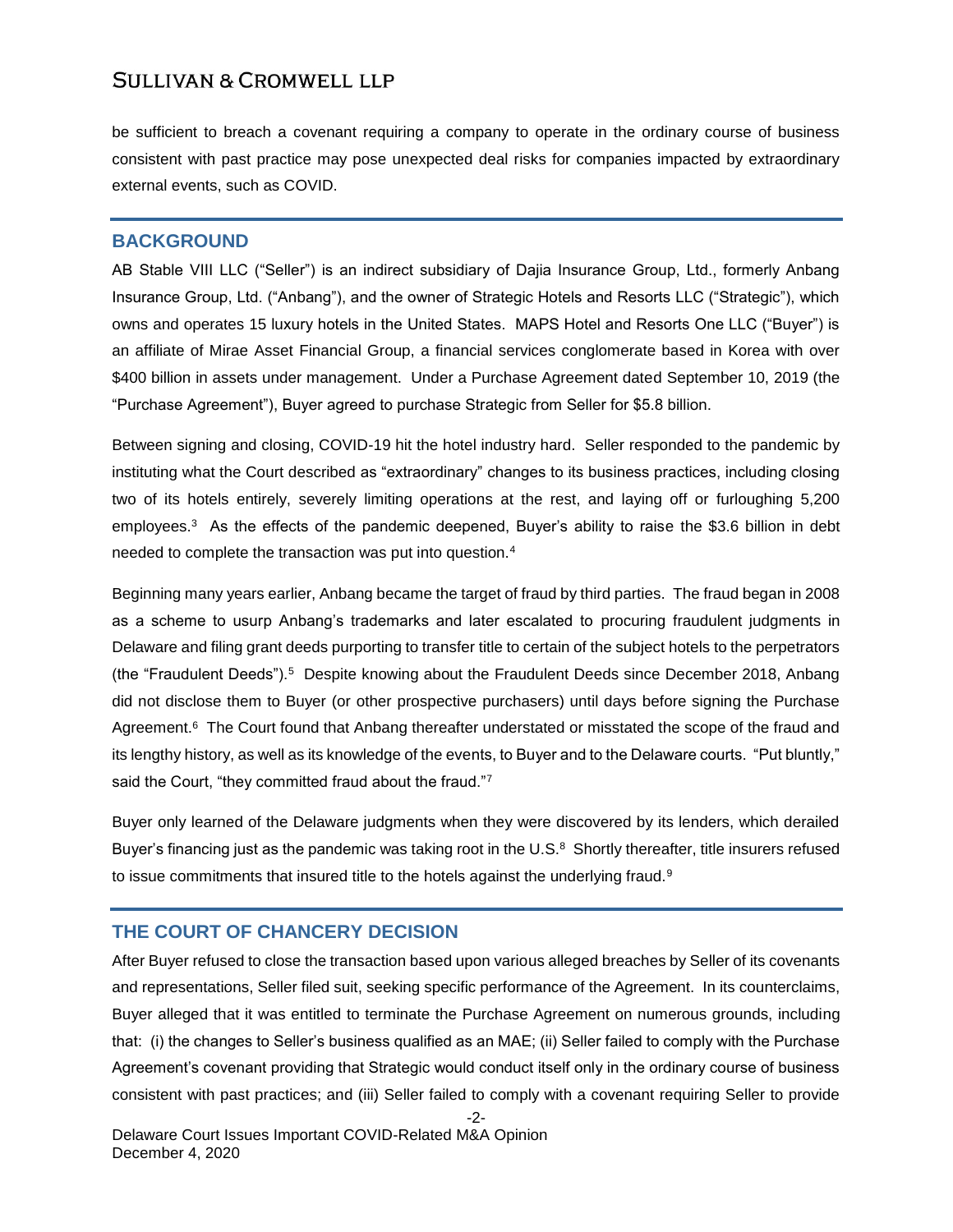documentation necessary to enable Buyer to obtain specified title insurance with respect to the properties subject to the Fraudulent Deeds.

*First*, the Court rejected Buyer's MAE argument. Buyer argued that the COVID-19 pandemic and its effects qualified as an MAE, and that the condition to Buyer's obligation to close that no MAE had occurred therefore failed. The Purchase Agreement's definition of an MAE followed a fairly standard form: an initial definition followed by a series of exceptions. Among those exceptions was any adverse effect caused by "natural disasters and calamities." The Court held that, assuming Seller suffered an MAE, the COVID-19 pandemic effects were excluded as a "calamity" and "arguably fits [the] definition" of "natural disaster" as well.<sup>10</sup> The Court also rejected Buyer's argument that other MAE exceptions, such as the exception for "general changes in any of the industries in which" Seller operates, could not apply because the exceptions exclude only those consequences of specified "root causes." The Court ruled that the "plain language" of the MAE excludes the enumerated effects and "does not require a determination of the root cause of the effect."<sup>11</sup>

*Second*, the Court ruled that various actions taken by Seller in response to the COVID-19 pandemic breached Seller's covenant that "the business of the Company and its Subsidiaries shall be conducted only in the ordinary course of business consistent with past practice in all material respects."<sup>12</sup> Seller contended that the "pandemic necessitated an extraordinary response, such that management operated in the ordinary course of business based on what is ordinary during a pandemic."<sup>13</sup> The Court disagreed:

*The circumstances created by the pandemic warranted those changes, and the changes were reasonable responses to the pandemic. Consequently, if acting in the ordinary course of business meant doing what was ordinary during the pandemic, then*  Seller would not have breached the Ordinary Course Covenant. But under extant *Delaware law, the Ordinary Course Covenant required Seller to maintain the normal and ordinary routine of the business.<sup>14</sup>*

After "compar[ing] the company's actions with how the company has routinely operated," the Court easily concluded that Seller breached its "ordinary course covenant by departing significantly from that routine."<sup>15</sup> The "most difficult issue" raised in connection with the ordinary course covenant was whether Seller's deviations from past practice required by law qualified as "ordinary course," but Seller raised this claim only "[i]n a single sentence" that did not meet its burden of proving its deviations were required by law.<sup>16</sup>

The Court also rejected Seller's contention that it owed only an obligation to use "commercially reasonable efforts" to maintain its ordinary course of business. Seller pointed to terms in the same section as the ordinary course covenant that specified various obligations of the Seller in terms of "commercially reasonable efforts."<sup>17</sup> Seller argued that those provisions qualified the ordinary course covenant, but the Court held that that the use of the term "commercially reasonable" for certain tasks did not override the "flat contractual obligation" imposed by the ordinary course covenant.<sup>18</sup> Instead, the language confirmed that the commercially reasonable modifier applied only to those specific terms, and did "not modify" the ordinary

-3-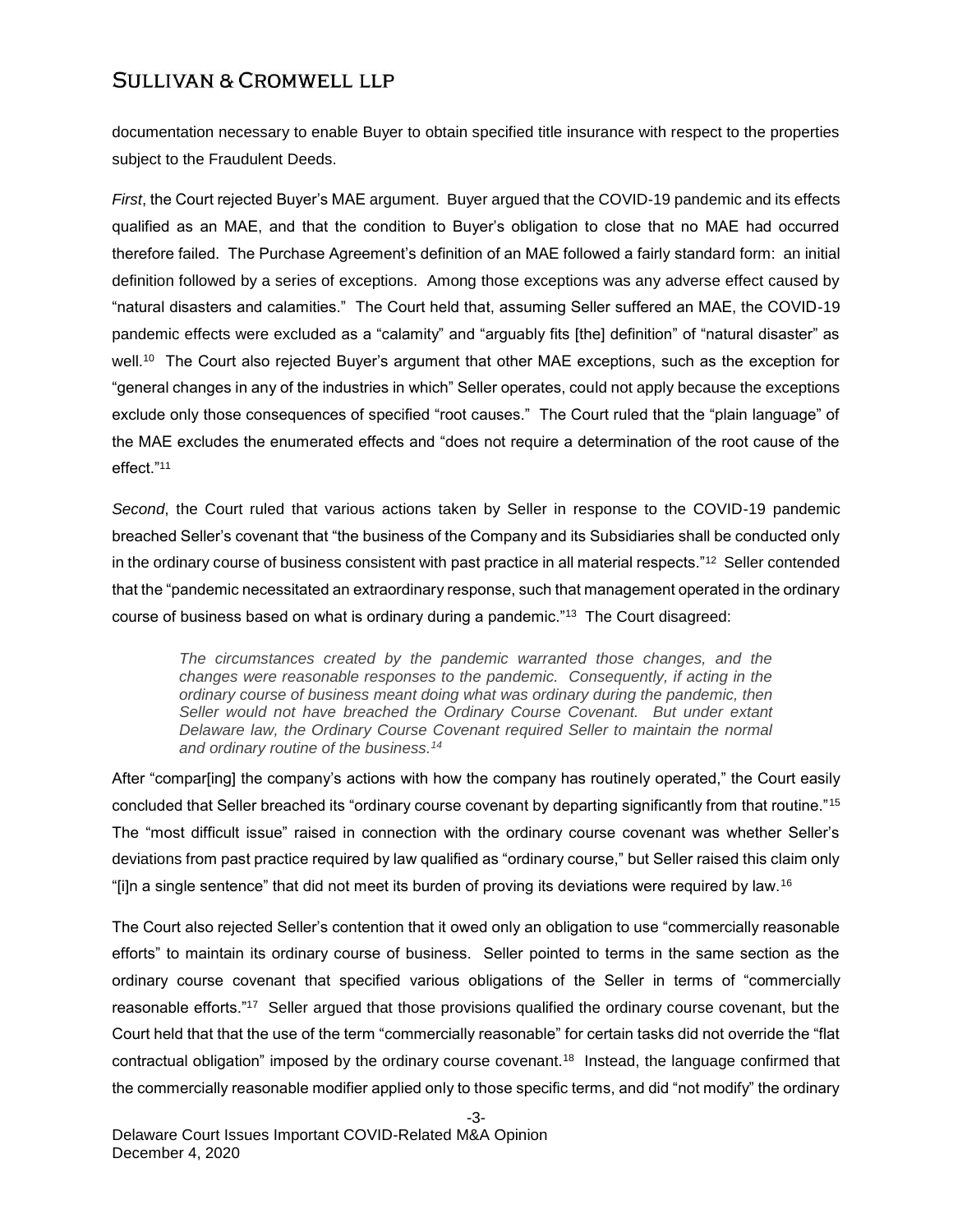course covenant, which created an "overarching obligation that [was] flat, absolute, and unqualified by any efforts language."<sup>19</sup>

*Third*, the Court held that Seller did not comply with a covenant requiring Seller to provide sufficient documentation to enable Buyer to procure title insurance for the hotels that either did not contain an exception for the Fraudulent Deeds or expressly provided coverage for the Fraudulent Deeds. Seller contended that this covenant was met by a title insurer offering coverage that did not reference expressly the Fraudulent Deeds, even if the fraud that led to the Fraudulent Deeds was excluded. The Court disagreed, and found this covenant was breached, and a closing condition thereby failed.

As a result both of Seller's breach of the ordinary course covenant and the title insurance covenant, the Court held that Buyer was within its rights in terminating the Purchase Agreement. The Court also held that the Purchase Agreement entitled Buyer to the return of its deposit with associated interest, \$3.685 million in transaction-related expenses, and its attorneys' fees and expenses.<sup>20</sup>

#### **IMPLICATIONS**

The *AB Stable* decision is the first substantive Delaware opinion interpreting MAE clauses and interim operating covenants in the wake of the COVID-19 pandemic. As in all deal litigation, the outcome depends heavily on the particular facts and circumstances. Here, the Court of Chancery's detailed fact-finding included extensive findings that Anbang withheld information from Buyer and from the Court for strategic reasons, and attributed "the ultimate failure of the Transaction" to Anbang's "decisions to withhold information."<sup>21</sup> Nevertheless, the decision, which Seller presumably will appeal, provides useful guidance on the interpretation of an MAE and ordinary course covenants that are ubiquitous in M&A agreements.

- The Court reiterated Delaware's narrow and highly fact-specific view of MAE clauses. In doing so, the Court rejected an argument raised frequently in COVID-related MAE cases contending that general exclusions from MAE clauses for industry-wide negative developments do not apply when those developments had a specifically identifiable cause, such as the pandemic. The Court ruled that "each exception applies on its face, not based on its relationship to any other exception or some other root cause."<sup>22</sup>
- The Court likewise confirmed the governing case-by-case assessment of ordinary course covenants in finding the *AB Stable* covenant to be particularly buyer-friendly. Because the covenant in the Purchase Agreement required Seller to operate "only" in the ordinary course and "consistent with past practices in all material respects," and applied a "commercial reasonableness" modifier only to a subset of Seller's business decisions, the Court ruled that the plain meaning of this clause required the remainder of Seller's conduct to be measured only against its own past ordinary and routine practices. It remains uncertain to what extent Delaware courts will apply a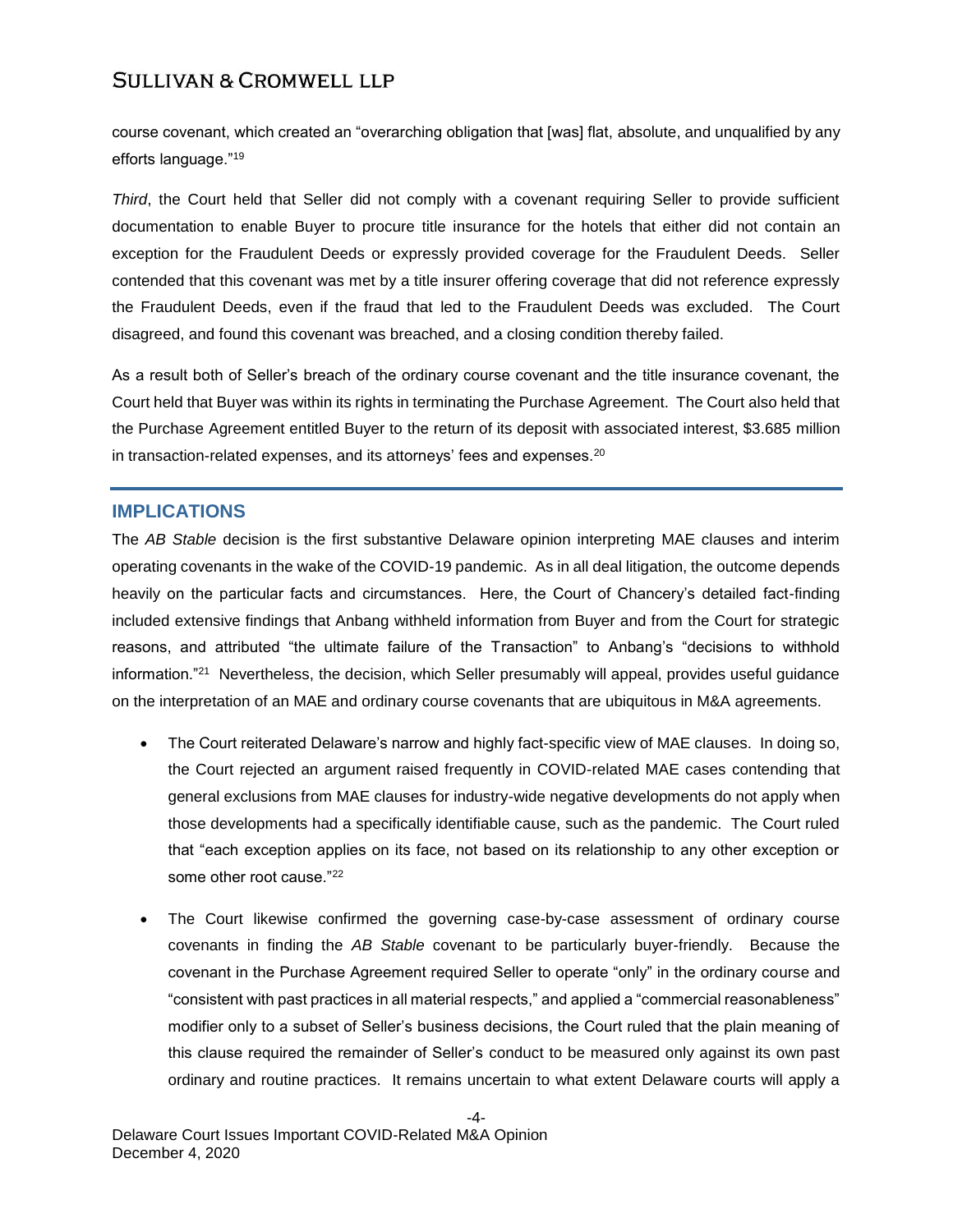similar standard to ordinary course covenants that do *not* reference a company's past practices. The Court of Chancery suggested in one decision that such covenants measure a company's conduct against a hypothetical, reasonably managed company in the same business.<sup>23</sup>

- The Court did not need to address an important aspect of the ordinary course covenant issue because Anbang failed to argue or to prove the extent to which Seller's conduct was required by various governmental laws and orders, or by other terms of the Purchase Agreement. Also left for another day is whether and to what extent a buyer could withhold consent to a seller's request to deviate from past practices in response to unusual circumstances: Anbang did not notify Buyer in advance or seek consent for its actions, and thus forfeited any claim that the Buyer could not reasonably have withheld consent for those actions.
- *AB Stable* is also the latest Delaware case permitting a buyer to walk away from a deal due to fraud. Although the original fraud here was perpetrated by a third party, the Court found that Anbang affirmatively misled and withheld material information from Buyer and the Court. This figured prominently in the Court's decision, which noted that the latter Anbang conduct alone may have been sufficient grounds to deny Anbang specific performance even absent a breach of the interim operating covenants.

\* \* \*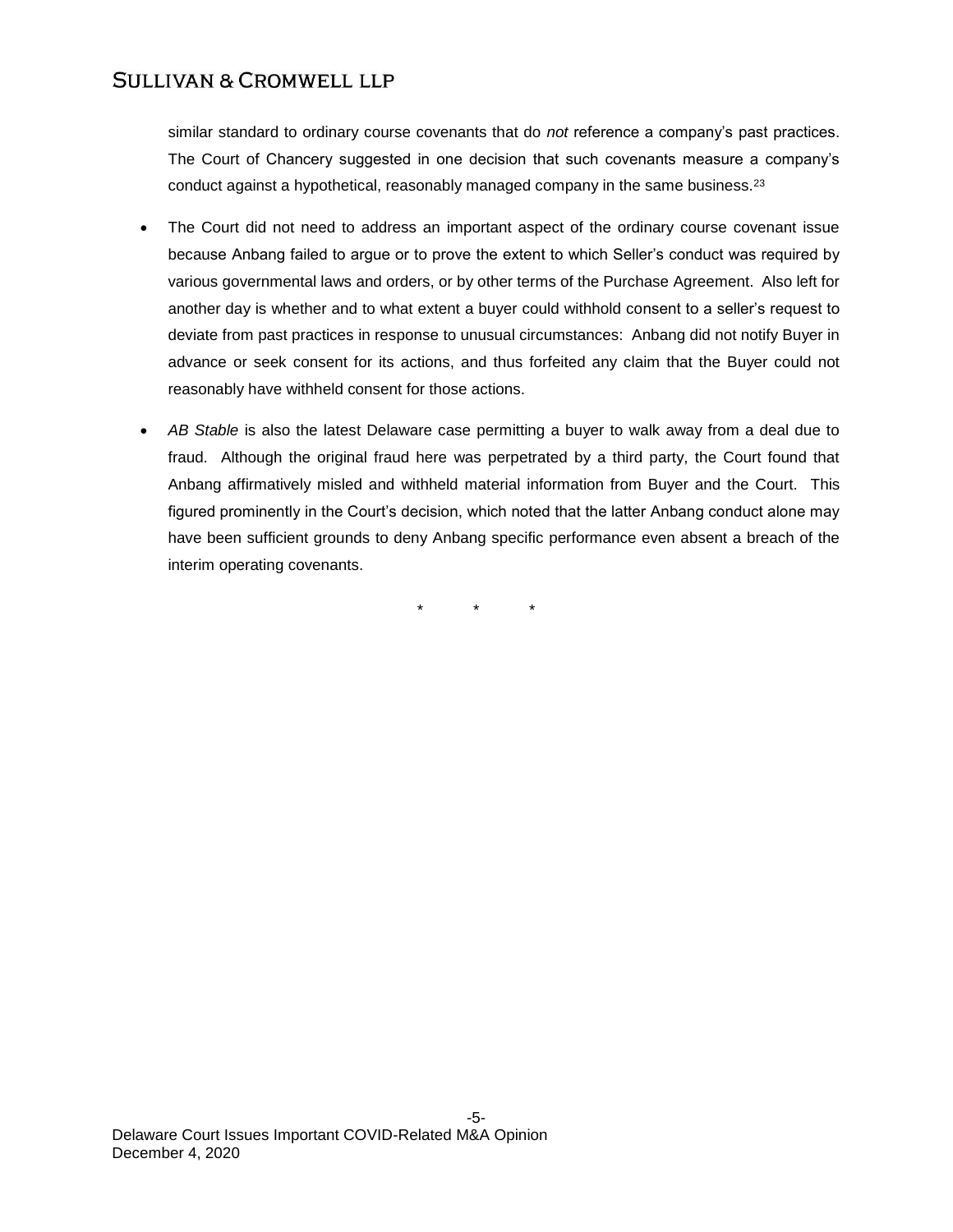| $\mathbf{1}$            | C.A. No. 2020-0310-JTL (Del. Ch. Nov. 30, 2020). |
|-------------------------|--------------------------------------------------|
| $\overline{\mathbf{c}}$ | Id. at *171, *175.                               |
| 3                       | Id. at *171-73.                                  |
| 4                       | Id. at *86-90.                                   |
| 5                       | ld. at *5-6.                                     |
| 6                       | <i>ld.</i> at *6.                                |
| $\overline{7}$          | Id. at *41.                                      |
| 8                       | Id. at *7.                                       |
| 9                       | ld.                                              |
| 10                      | Id. at *132.                                     |
| 11                      | Id. at *127.                                     |
| 12                      | Id. at *149.                                     |
| 13                      | Id. at *153.                                     |
| 14                      | Id.                                              |
| 15                      | Id. at *159.                                     |
| 16                      | Id. at 177-87.                                   |
| 17                      | Id. at *164.                                     |
| 18                      | Id. at *165.                                     |
| 19                      | Id. at *163-64.                                  |
| 20                      | Id. at *241.                                     |
| 21                      | Id. at *37.                                      |
| 22                      | Id. at *127.                                     |

#### **ENDNOTES**

*Akorn, Inc. v. Fresenius Kabi AG,* 2018 WL 4719347, at \*88-\*89 (Del. Ch. Oct. 1, 2018).